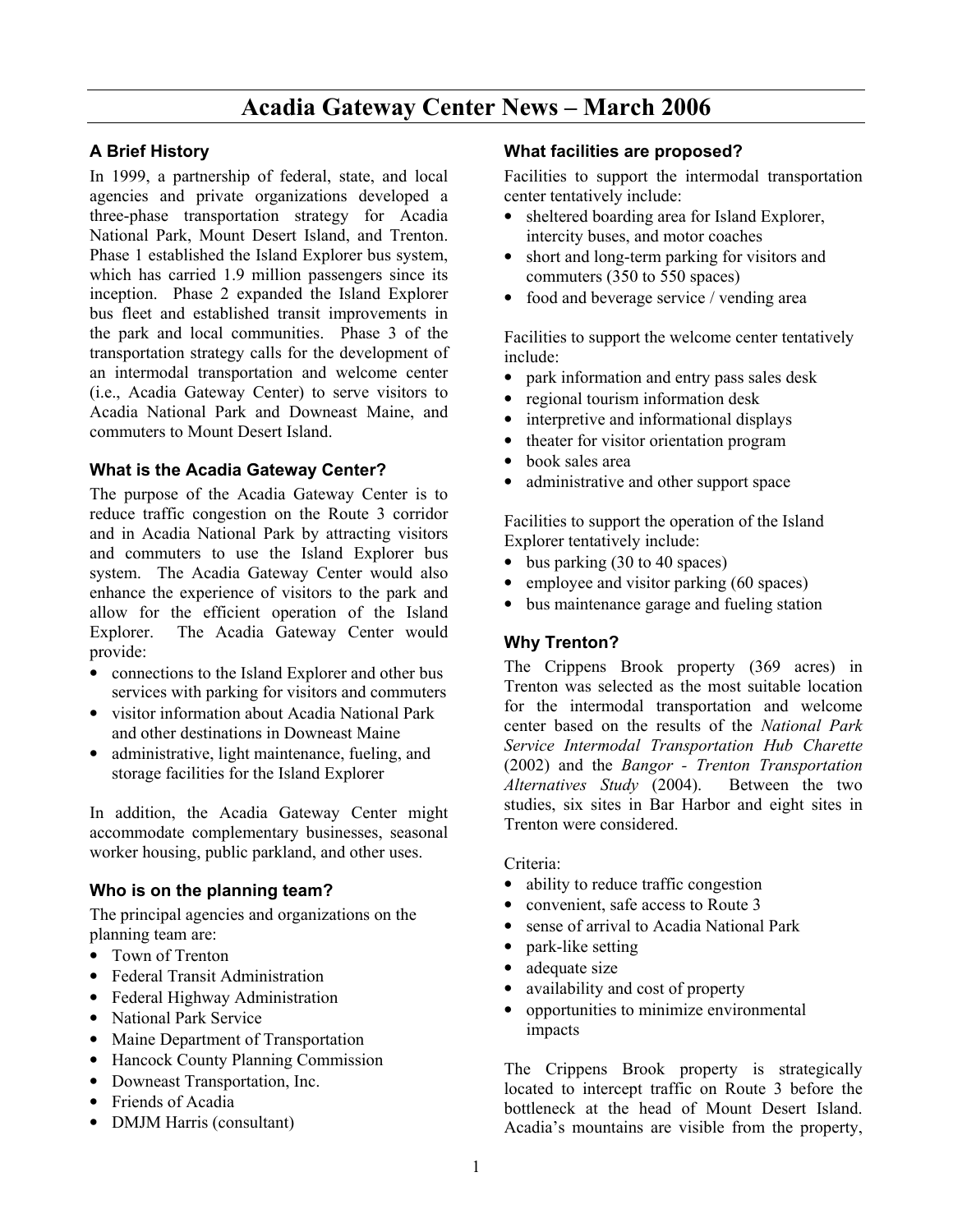which would help give visitors a sense of arrival to the park. A minimum of ten acres is necessary for the proposed uses, but the large size of the Crippens Brook property is desirable to allow for visual separation of the facilities and to provide a park-like setting. It would also provide greater opportunities for complementary uses, such as housing for seasonal employees, exhibit space for local organizations and nature trails.

#### How will impacts to the environment and community be addressed?

As the first step in the project, the Maine Department of Transportation (MEDOT) and Federal Highway Administration (FTA) are evaluating the suitability and feasibility of the Crippens Brook property as the possible location for the Acadia Gateway Center. DMJM Harris is developing alternative site designs to determine if and how the Acadia Gateway Center facilities could be accommodated on the property.

Federally funded projects must be reviewed under the National Environmental Policy Act (NEPA). The MEDOT is conducting an Environmental Assessment (EA) of potential impacts. The EA uses public input throughout the process.

The purpose of the EA is to develop and analyze a range of appropriate alternatives for the Acadia Gateway Center. The EA

considers the potential impacts of alternative designs on the human and physical environment. The analysis considers direct impacts on the site, indirect impacts resulting from related changes in nearby places and activities, and cumulative impacts over time.

If the EA determines that the project has potential for significant impacts, the project must be modified to avoid the impacts or to include mitigation actions. Further analysis may be required through the preparation of an "environmental impact statement" if the significant impacts cannot be avoided or mitigated. The FTA could also decide not to move forward with the project if impacts are significant enough.

# What is the schedule?

The timeline for the project in 2006 is as follows:

- January Begin resource inventory and analysis
- February Conduct public meeting to introduce project and identify issues
- March Develop alternatives for conceptual site design; Assess impacts; Conduct public meeting
- April/May Revise alternatives; Select Preferred Alternative; Prepare Environmental Assessment
- June Release the Environmental Assessment for 30-day public review; Conduct public meeting
- July Respond to public comments on the Environmental Assessment
- August FTA issues a decision on the Environmental Assessment

If the Federal Transit Administration (FTA) issues a "Finding of No Significant Impact" on the EA and it is adopted by the National Park Service and FTA, Friends of Acadia could exercise its option to purchase the Crippens Brook property with the expectation that the sale would be completed by December.

If the project proceeds to the

land purchase stage, additional site planning, engineering, and design work will be needed to fully develop the Preferred Alternative. This information would be used to secure approvals and permits from the Town of Trenton, State of Maine, National Park Service Development Advisory Board, and other regulatory agencies. Construction of the initial facilities could begin as early as 2008 with an anticipated opening in 2009.

#### Who will own the land and operate the Acadia Gateway Center?

Friends of Acadia purchased an option to buy the Crippens Brook property in Trenton through the end of 2006. They must make a decision whether to purchase the property by October. If the

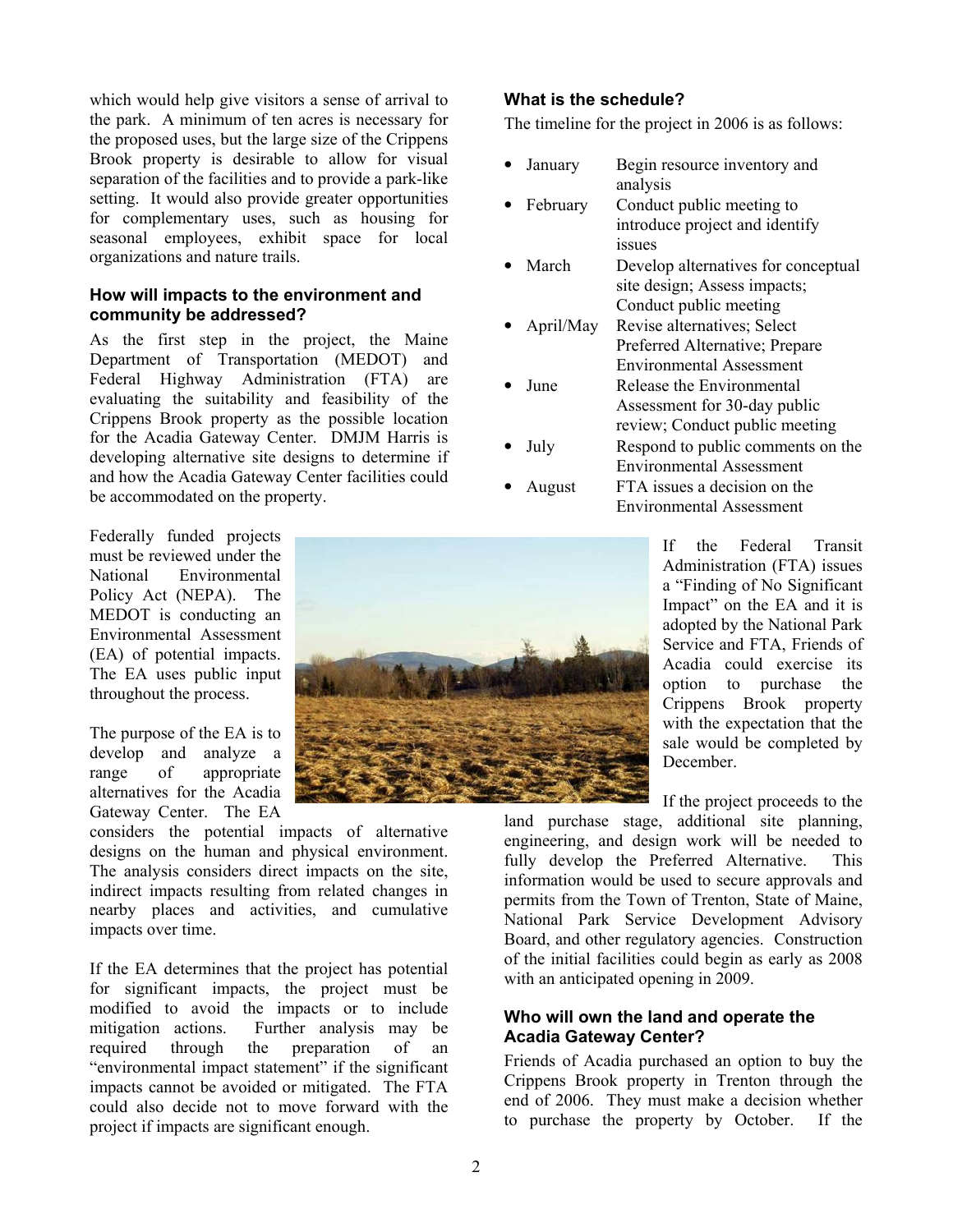Environmental Assessment determines there will be no significant impacts created by the Acadia Gateway Center, Friends of Acadia would proceed with purchasing the Crippens Brook property and might sell or donate a portion to the Maine Department of Transportation or Downeast Transportation, Inc. DMJM Harris will develop an organizational structure for managing the property in a business plan for the Acadia Gateway Center. The business plan will also recommend agreements and leases needed to support a mix of private and public uses.

#### How much will the Acadia Gateway Center cost and who will fund it?

Project costs have not been determined yet since decisions concerning the types and scale of services have not been made. DMJM Harris will prepare estimates for developing and operating the Center and identify opportunities to earn revenue and funding sources. Funding for the development and operation of the Acadia Gateway Center would come from a variety of public and private sources. Initial funding is available from the FTA, with \$3 million for planning and design and \$4 million for construction.

## What are Trenton resident's concerns?

Trenton residents have spoken-out at several public meetings held during the last three years. Most concerns fall under the following topics:

Taxes: The 369-acre Crippens Brook property currently has a tree growth easement on 295 acres. With the easement in place, the land was valued at \$133,800 in 2005, and the owners paid \$1,679 in taxes. If land is removed from the tree growth easement, back taxes and penalties must be paid to the Town of Trenton. If the entire property comes under the ownership of a tax-exempt organization, the town has the potential lost of \$1,679 per year in taxes. In some instances tax exempt organizations contribute funds to towns in lieu of taxes. Nearby properties may increase in value and contribute additional revenues to the town.

Demand for public services: Undeveloped property requires few local services. Fire, police protection, and town administration are provided to the owners, but demand is low. The addition of buildings, parking areas and public amenities would require additional public services, including a greater likelihood of using emergency response services,

code enforcement, planning and select board attention. At this time no year-round residential development is being considered, avoiding demand for education and other human services.

Planning and zoning: The Trenton comprehensive plan and land use ordinances limit the forms of development that can occur on this land to a variety of light industry, commercial, residential uses. The Acadia Gateway Center is unlikely to be accepted under current zoning. To move ahead on this project, it would be necessary to meet local zoning requirements or receive a zoning change. The planning board must have a more detailed proposal before entering into a discussion about whether or how to accommodate the facility.

Traffic: The Crippens Brook property is located in a relatively undeveloped section of Route 3. Southbound traffic would have easy access to Route 3. Northbound traffic would require left turns into and out of the facility. No projections are available at this time, but a traffic study will be conducted as part of the EA to better understand the impacts of the Acadia Gateway Center.

# What is the relationship to other initiatives?

Residents have asked how this project is related to recent discussion of light rail, bus services, local roads, a village center, scenic byway designation, and more. At this time, the Acadia Gateway Center is not linked to any of these concepts. The Maine DOT has decided not to pursue light rail or bus rapid transit at this time and the decision whether to construct a local road or village center is not coupled with this project.

## How can the public provide input?

The EA for the Acadia Gateway Center is expected to be released in June for a 30-day public review. Public meetings concerning the EA will be held June. Comments and questions may be directed at any time to the contact below:

Ms. Tracy Perez, Project Manager Maine Department of Transportation 16 State House Station, Augusta, ME 04333 Phone: (207) 624-3248 Fax: (207) 624-3251 E-mail: tracy.perez@maine.gov

Information at www.acadiagatewaycenter.com